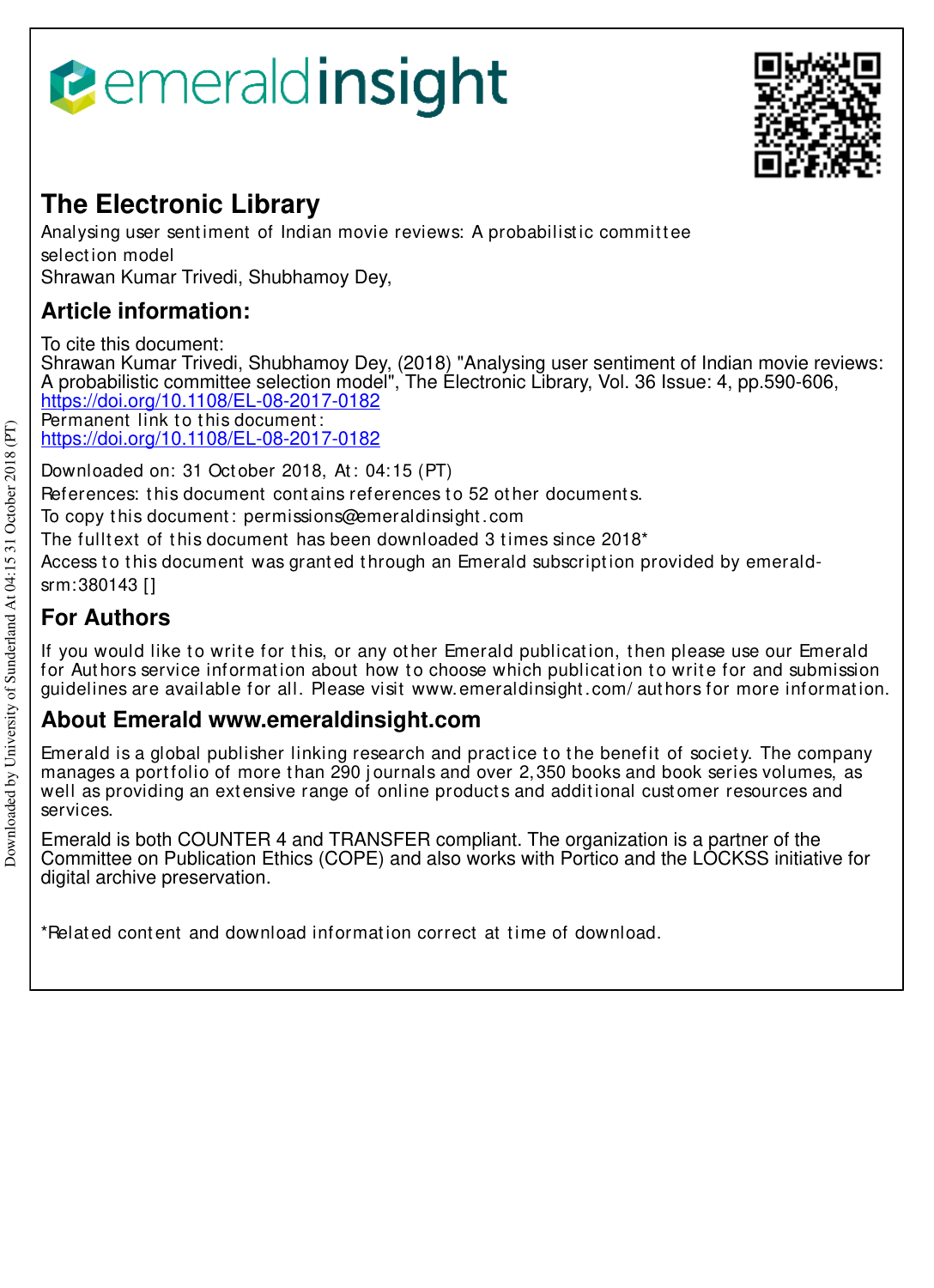#### The current issue and full text archive of this journal is available on Emerald Insight at: www.emeraldinsight.com/0264-0473.htm

EL 36,4

590

Received 29 August 2017 Revised 21 November 2017 Accepted 26 November 2017

## Analysing user sentiment of Indian movie reviews

## A probabilistic committee selection model

Shrawan Kumar Trivedi Department of IT and Systems, Indian Institute of Management Sirmaur, Sirmaur, India, and

Shubhamoy Dey Department of Information Systems, Indian Institute of Management Indore, Indore, India

#### Abstract

Purpose – To be sustainable and competitive in the current business environment, it is useful to understand users' sentiment towards products and services. This critical task can be achieved via natural language processing and machine learning classifiers. This paper aims to propose a novel probabilistic committee selection classifier (PCC) to analyse and classify the sentiment polarities of movie reviews.

Design/methodology/approach – An Indian movie review corpus is assembled for this study. Another publicly available movie review polarity corpus is also involved with regard to validating the results. The greedy stepwise search method is used to extract the features/words of the reviews. The performance of the proposed classifier is measured using different metrics, such as F-measure, false positive rate, receiver operating characteristic (ROC) curve and training time. Further, the proposed classifier is compared with other popular machine-learning classifiers, such as Bayesian, Naïve Bayes, Decision Tree (J48), Support Vector Machine and Random Forest.

Findings – The results of this study show that the proposed classifier is good at predicting the positive or negative polarity of movie reviews. Its performance accuracy and the value of the ROC curve of the PCC is found to be the most suitable of all other classifiers tested in this study. This classifier is also found to be efficient at identifying positive sentiments of reviews, where it gives low false positive rates for both the Indian Movie Review and Review Polarity corpora used in this study. The training time of the proposed classifier is found to be slightly higher than that of Bayesian, Naïve Bayes and J48.

Research limitations/implications – Only movie review sentiments written in English are considered. In addition, the proposed committee selection classifier is prepared only using the committee of probabilistic classifiers; however, other classifier committees can also be built, tested and compared with the present experiment scenario.

Practical implications – In this paper, a novel probabilistic approach is proposed and used for classifying movie reviews, and is found to be highly effective in comparison with other state-of-the-art classifiers. This classifier may be tested for different applications and may provide new insights for developers and researchers.

Social implications – The proposed PCC may be used to classify different product reviews, and hence may be beneficial to organizations to justify users' reviews about specific products or services. By using authentic positive and negative sentiments of users, the credibility of the specific product, service or event may be enhanced. PCC may also be applied to other applications, such as spam detection, blog mining, news mining and various other data-mining applications.

Originality/value – The constructed PCC is novel and was tested on Indian movie review data.

Keywords Sentiment analysis, Indian movie reviews, Machine learning classifiers, Greedy stepwise search method, Probabilistic committee selection

Paper type Technical paper



The Electronic Library Vol. 36 No. 4, 2018 pp. 590-606 © Emerald Publishing Limited 0264-0473 DOI 10.1108/EL-08-2017-0182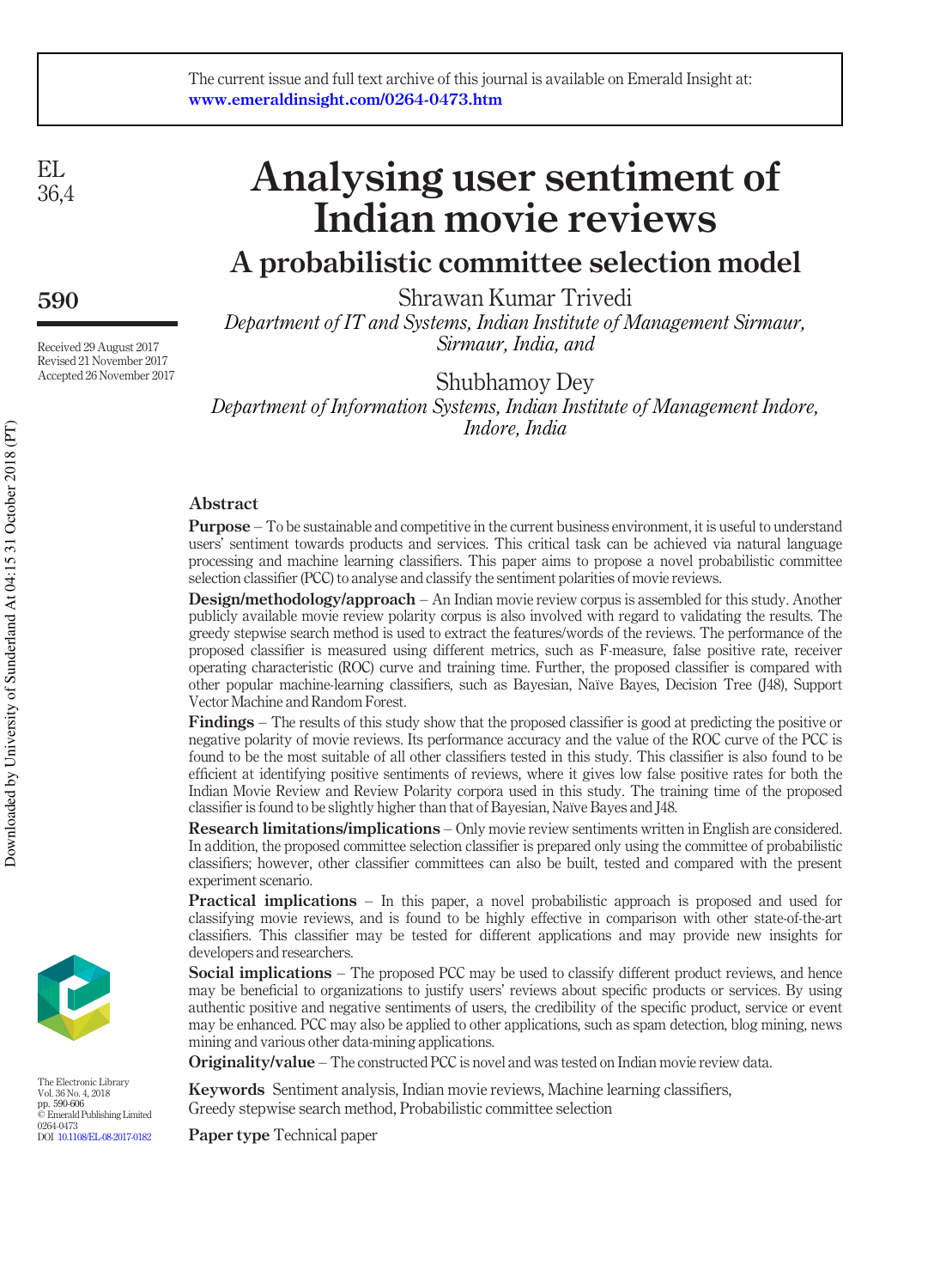#### 1. Introduction

With the rise of Web 2.0, the ways in which people share and express their thoughts have changed significantly. For instance, if a person wants to buy something, such as a phone, or wants to watch a movie, for example, he/she would typically go online and read user reviews to find a phone/movie that matches his/her expectations. This possibility has arisen because people have started sharing their feelings online. Web 2.0 has created a medium for sharing opinions, feelings and thoughts. This freedom of expression has made users more open to expressing their opinions, and for analysts has facilitated analyses of hidden patterns to predict customer attitude towards a particular product. This method is termed sentiment analysis or opinion mining (Mostafa, 2013; Ye et al., 2009). Sentiment analysis entails a process of discovering opinions, emotions, feelings or attitudes from a piece of text, which is generally written by a user. The technique is universally applicable, and generally applies to assessment of customer reviews in the market domain including movie reviews.

The basic aim of sentiment analysis is to classify the polarity of text or documents, whether this is positive, negative or neutral. It also helps in classifying whether the text or phrases are subjective or objective. Classification of subjectivity and objectivity is a difficult task, however, because subjectivity depends on context and objectivity contains subjective data. Sentiment classification is a domain-specific problem (Aue and Gamon, 2005; Moraes et al., 2013). In natural language processing, it is considered a special case of text classification. Text mining, natural language processing and computational linguistics methods are often used for such analysis. There are several challenges associated with sentiment analysis; for example, negative sentiments can be expressed by users without using any negative words, usually as ironic sentences or through sarcasm. Identifying sentiments behind such text is extremely difficult.

English is generally considered the most appropriate language for sentiment analysis because of its universal applicability and its wide reach in terms of usage. Machine learning (ML) classifiers are popular in such studies. Under the ML approach, data are converted into a feature vector and then used to train the ML classifier to infer a combination of specific features yielding a specific class (Pang and Lee, 2008); a model is then created to predict the class.

In this particular work, a novel committee selection method is proposed in which probabilistic classifiers (Bayesian and Naïve Bayes [NB]) are used to build a committee of classifiers. The proposed probabilistic committee classifier (PCC) is then compared with other popular ML classifiers, such as Bayesian (Ye et al., 2009), Decision Tree (J48) (Wan and Gao, 2015), Random Forest (Liu and Chen, 2015) and Support Vector Machine (SVM) (Moraes et al., 2013). All classifiers are tested with the help of Indian Movie Review and Movie Review Polarity corpora. The Indian Movie Review corpus was created specifically for this research. For the training of the classifiers, the greedy stepwise search method is used.

The remainder of the paper is organized as follows. Section 2 deals with related work on the sentiment analysis field. Section 3 details the corpora testing, where preparation of the dataset and all experimental design methods are discussed and the proposed PCC and other classifiers used to compare the proposed classifier are described. Section 4 outlines the results and analysis, Section 5 presents a discussion and Section 6 concludes the paper.

#### 2. Related work

Sentiment analysis, also known as opinion mining, is carried out using text mining techniques in which sentiments of users are tracked and analysed. A plethora of research has been conducted in this area to capture the sentiments of users' opinions about products,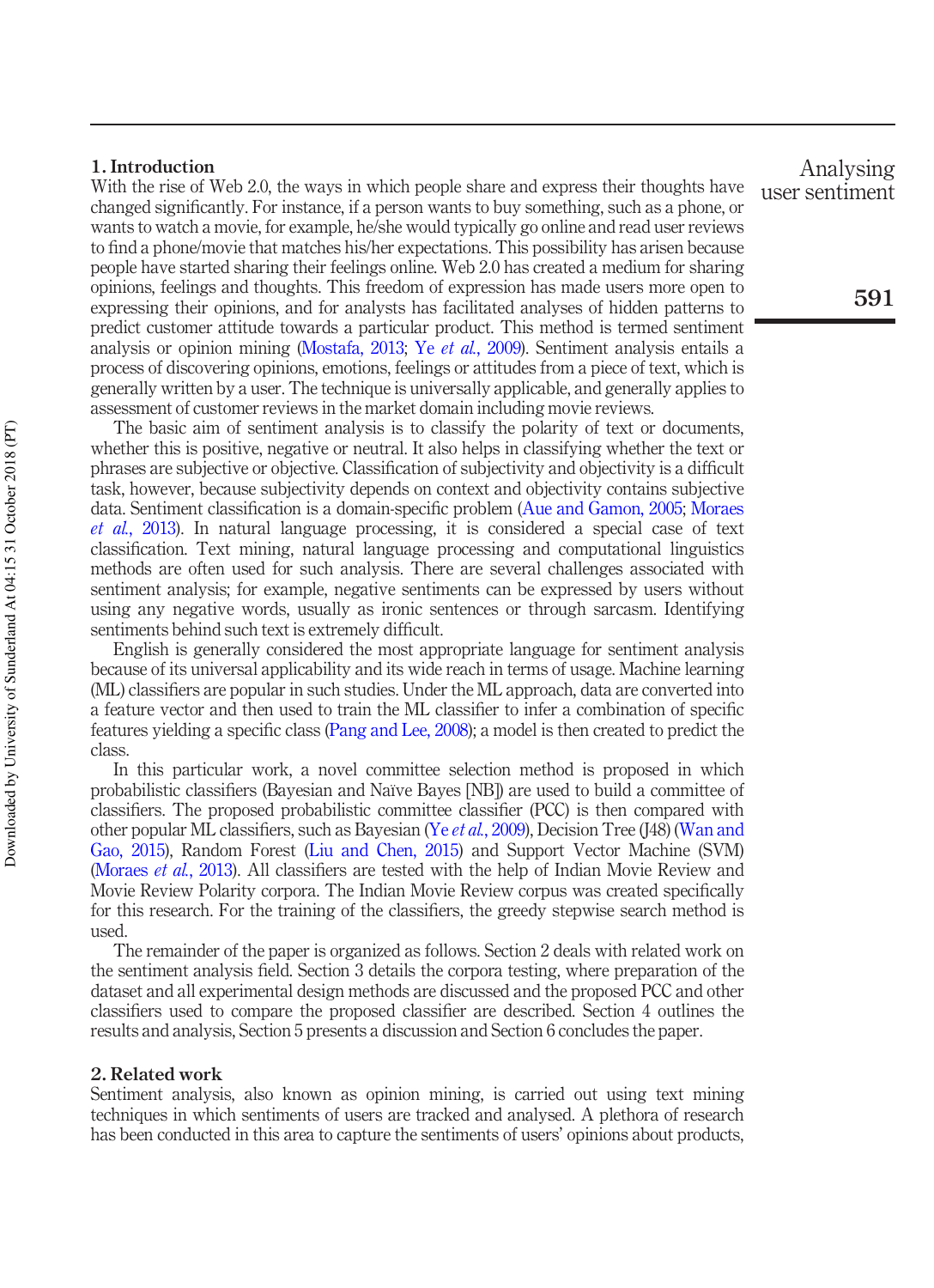services, organizations, individuals and events, using various tools and techniques. ML methods are popular and well known in the sentiment- and opinion-mining domain. Some ML approaches, such as Bayesian classifier, NB, SVM, J48, Random Forest (RF), etc., have been used in experiments and have a prominent place in the literature.

Pang *et al.* (2002) built a model using NB, Maximum Entropy (ME) and SVM and tested these on a data set constructed from the IMDB website with 700 positive and 700 negative movie reviews. The accuracy of these models was found to be 77-82.9 per cent. In a study conducted by Dave et al. (2003), a product review data set from the Amazon website was constructed. Different ML classifiers (i.e. NB, SVM and ME) were considered for testing and up to 88.9 per cent accuracy found. Research conducted by Pang and Lee (2004) used the ML models NB and SVM to test a data set of 1,000 positive and 1,000 negative movie reviews. The accuracy of these models was found to be 86.4-87.2 per cent.

In research by Gamon (2004), an SVM model was trained and tested on another customer review data set. The model accuracy was found to be 69.5-77.5 per cent. Research by Kennedy and Inkpen (2006) used an SVM classifier tested on a dataset of 1,000 positive and 1,000 negative movie reviews constructed from the IMDB website. In this case, the accuracy was 80-85.9 per cent. Another model, created by Boiy et al. (2007), tested SVM, Multinomial NB, and ME on a dataset of 1,000 positive and 1,000 negative reviews, and validated the model using a dataset of 550 positive and 222 negative car reviews. This model's accuracy was 90.25 per cent.

Abbasi et al. (2008) found that in multi-language (English and Arabic) sentiment analysis, the positive sentiment text in both languages was shorter than the negative sentiment text, while using stylistic features increased the performances of the analysis. In a study by Ye et al. (2009), NB, SVM and a character-based N-gram model were tested on a data set of 591 negative and 600 positive travel blogs from travel.yahoo.com. In this case, the accuracy was 80.71-85.14 per cent. Paltoglou and Thelwall (2010) tested an SVM model on a data set of 1,000 positive and 1,000 negative movie reviews, and a multi-domain sentiment data set (MSMD) of 8,000 reviews. This research yielded an accuracy of 96.90 per cent for the movie reviews and 96.40 per cent for the MSMD.

Xia et al. (2011) created a model using an NB, ME, SVM meta-classifier combination and collected a dataset of 1,000 positive and 1,000 negative reviews of products (via Amazon) and movies (via IMDB), finding an accuracy of 88.65 per cent. Kang et al. (2012) proposed a new senti-lexicon-based approach to analyse the sentiment of restaurant reviews. In this research, an improved NB algorithm was proposed with unigram and bigram features, and was found to be effective. Kontopoulos *et al.* (2013) proposed the deployment of an original ontology-based technique for sentiment analysis of Twitter posts. The results were suitable for analysing post opinions of a specific topic. Kang and Park (2014) suggested a framework to evaluate customer satisfaction with mobile services using customer reviews by combining VIKOR and sentiment analysis techniques. The results were promising, as the method saved time in accurately determining customers' satisfaction.

A study by Singh et al. (2013) used a lexicon-based approach that works with SentiWordNet, to identify features related to sentiments using noun, verb and adverb. Fersini et al. (2014) developed a sentiment classifier by proposing an ensemble-based Bayesian network classifier to improve the training of the model. Mesnil et al. (2014) developed ensemble-based discriminative techniques for sentiment analysis and released this software as open access (https://github.com/mesnilgr/iclr15). Khadjeh Nassirtoussi et al. (2015) proposed a Heuristic-Hypernyms Feature-Selection approach by creating a means to identify words with the same parent-word, to be regarded as one entity. The work improved performance accuracy by up to 83.33 per cent. Tripathy et al. (2016) used four different ML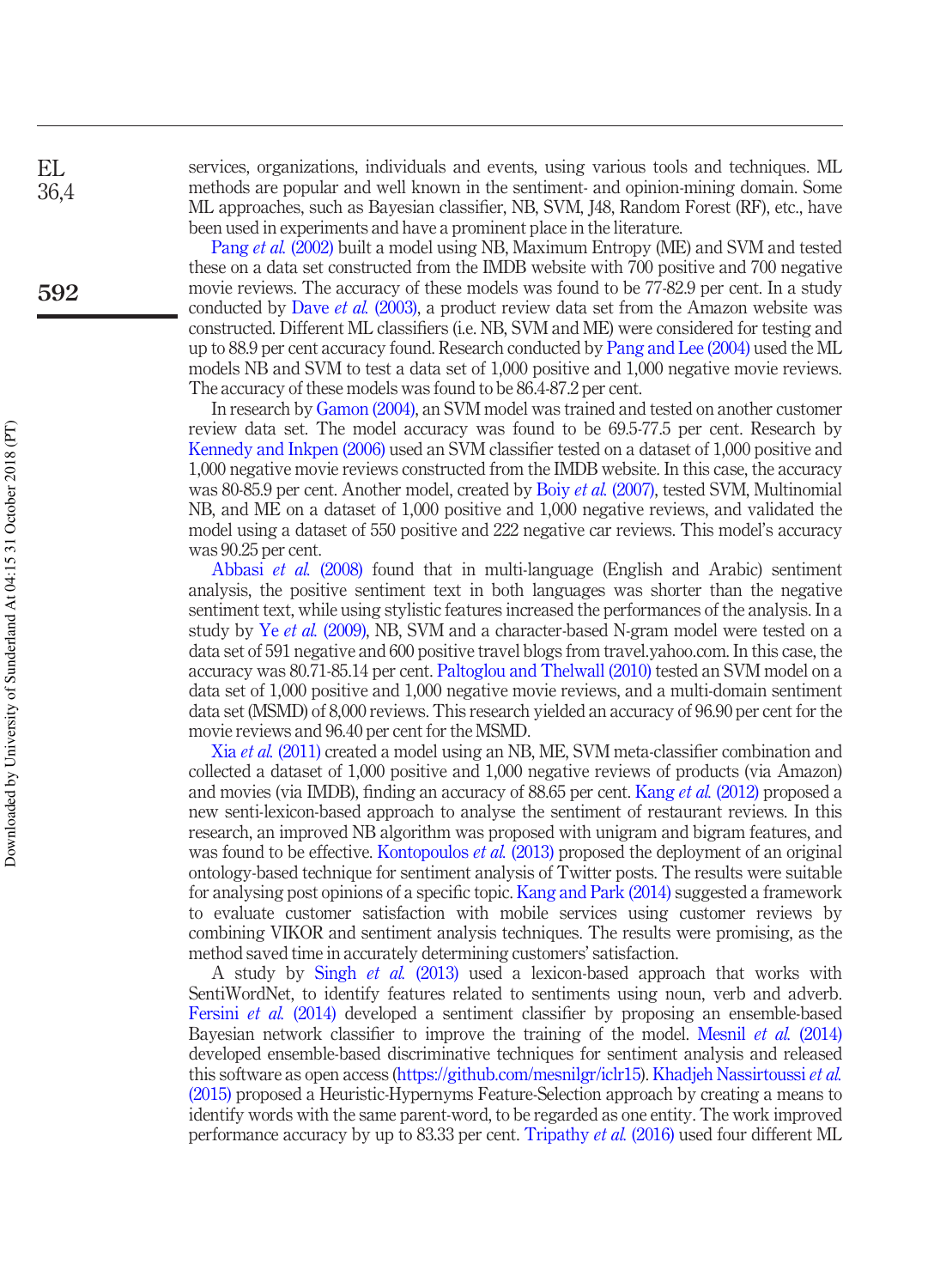algorithms and unigram, bigram and trigram models to classify the sentiment of movie reviews. The performance of the classifiers was evaluated via various metrics, such as precision, recall, F-measure and accuracy.

A study by Nagamma et al. (2015) identified the relationship between the success of a movie at the box-office and the user's online movie reviews. This research incorporated a clustering approach with the term frequency – inverse document frequency technique, and showed improved performance accuracy. Aspect-based sentiment analysis is popular in the opinion-mining domain, and is primarily based on heuristic patterns to extract aspect sentiments (Htay and Lynn, 2013; Khan et al., 2014; Maharani et al., 2015; Parkhe and Biswas, 2016; Rana and Cheah, 2016), supervised and unsupervised classification of aspectlevel sentiments (Manek et al., 2017) and aspect-based summary generation (Samha et al., 2014).

In addition, Stanford University (https://nlp.stanford.edu/sentiment/) has undertaken various researches with data sets, using unsupervised learning to cluster the words that are semantically similar to create word vectors, and many models were run, using these words, to understand the polarity of the reviews.

Khadjeh Nassirtoussi et al. (2015) proposed a Heuristic-Hypernyms Feature-Selection approach by creating a means to identify words with the same parent-word, to be regarded as one entity. The work improved performance accuracy by up to 83.33 per cent. Tripathy et al. (2016) used four different ML algorithms and unigram, bigram and trigram models to classify the sentiment of movie reviews. The performance of the classifiers was evaluated via various metrics, such as precision, recall, F-measure and accuracy.

#### 3. Testing corpora

This study uses two different movie review corpora (comprising Indian movie reviews and movie review polarities). Such corpora have a prominent place in the literature on sentiment analysis, where a review is classified as either positive or negative. This is a useful task, because movie reviews are harder to classify compared to other product reviews (Turney, 2002; Dave et al., 2003). The polarity of the review can be extracted through the star rating information. First, the PPC approach and other ML classifiers are tested on the Indian movie reviews corpus; thereafter, the movie review polarity corpus is considered for validation purposes.

The main corpus of this study comprises Indian movie reviews, and was constructed using data from the IMDB[1] website (Tripathi and Trivedi, 2016). Indian viewers may be emotionally attached to movies or to the star(s) of the movies. Sometimes, even if the movie is not good, it still has a huge fan following because of the starring actor/actress, and therefore receives constructive reviews containing both positive and negative words. Hence, the Indian movie review data may be more challenging to analyse. Random Indian movies released between the years 2000 and 2015 were chosen from which to draw 1,000 negative and 1,000 positive reviews. The reviewers' names and the movie titles were excluded from the corpus. The positive and negative polarity of the reviews were determined by the star rating given to that review on the site. Out of a possible 10 stars, seven- to nine-star rating reviews were considered positive, and two- to four-star reviews were considered negative. The highest rating, i.e. 10 stars, and the lowest rating, i.e. one star, were not incorporated, owing to the possibility of biased or fake reviews. A maximum of 15 reviews per user, per sentiment category, was allowed to avoid bias arising from the incorporation of a large number of reviews written by certain individuals (Pang et al., 2002).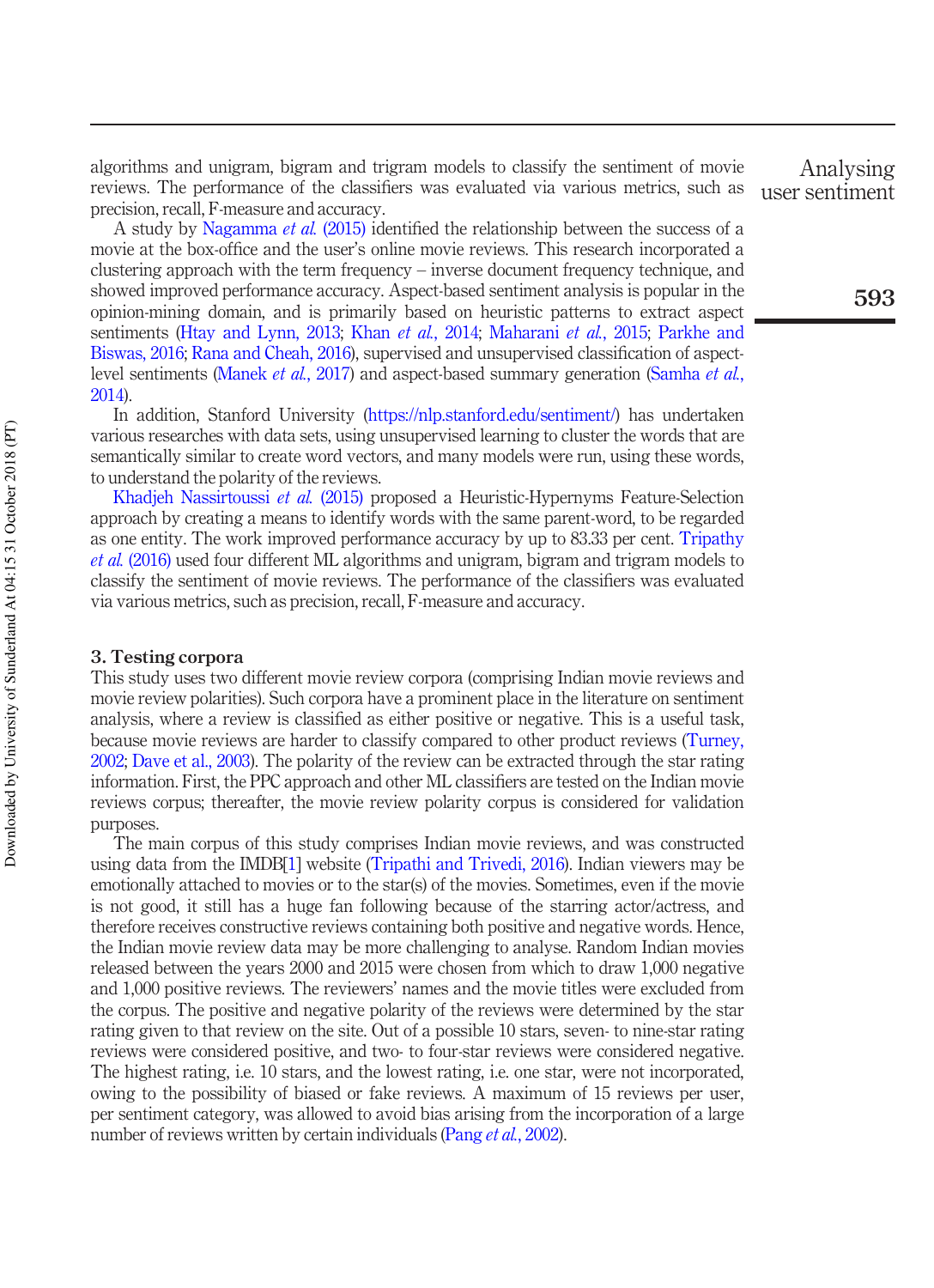The other corpus used in this study comprises movie review polarities (Pang and Lee, 2004), and contained 1,000 positive and 1,000 negative reviews, all composed before 2002 where 20 reviews per user was considered.

#### 3.1 Pre-processing of the corpus

Pre-processing was conducted on the collected movie reviews whereby strings of characters were transformed to make them suitable for the classification task. The words/features were extracted from the movie reviews via the feature extraction method; thus, the words from the movie reviews were isolated via a string-to-word vector process to create a word dictionary. This incorporates the removal of HTML (or other) tags and stop-words (i.e. words that occur often in the reviews, such as articles, prepositions, conjunctions, etc.; e.g. The, A, An, In, That, etc.) and lemmatization (decreasing words to their actual frame; e.g. enhanced or enhancing can be written as "enhance") (Manek et al., 2017).

A serious issue that arises during the sentiment analysis process is the high dimensionality of word/feature space, where one dimension of a word can be found in other reviews as well. This large feature space poses problems in standard classification methods, as it generates high computation costs and produces unreliable classification results. This problem may be tackled via a dimensionality reduction process carried out using feature selection methods.

In feature selection, the most informative word/features; (e.g. awesome, excellent, best, nice, etc., for positive polarity and worst, bad, underperforming, overacting, etc., for negative polarity) are extracted and less informative features are removed (Tripathi and Trivedi, 2016; Trivedi and Dey, 2016a, 2016b, 2016c). In this research, the greedy stepwise search method was used for the selection of informative feature subsets.

3.1.1 Greedy stepwise feature subset search. In the greedy stepwise feature subset search method (Trivedi and Dey, 2013c; Trivedi and Dey, 2014), an iterative process is applied to evaluate all features and a single informative feature is identified to include in the model. The stepwise regression method is used for feature evaluation. Informative features are extracted with three different techniques; viz., forward selection (to add most informative features to the model), backward selection (to remove the less informative features) and mixed selection (forward and backward selection together). To terminate the process, methods such as  $p$ -value are used. The termination process ensures that all the informative features have been added to the model or none of the features are left, which can add value.

Consider  $f^s$  as the feature set found after the dimension reduction process and  $f^e$  as the number of features participating in the evaluation process. The evaluation is conducted with the fitness value of the individual feature and computed with the fitness function; hence, the best feature set may be produced using the following fitness function equation:

$$
f_*^b = \arg\max_{f^e \notin f^s} \mathcal{F}it(f^s \cup \{f^e\})
$$
 (1)

After collecting the informative features subset, the *feature representation method* is performed, in which words/features of the movie review are represented by the binary representation method. Therein, movie reviews and words together form a binary matrix called the Term–Document Matrix (TDM). This is as a term weighting method, and the binary matrix carries binary values (1 and 0), assigned a value of 1 if the particular feature/ word is present in a specific movie review, and 0 otherwise.

Let us consider that each movie review is represented as a column vector,  $R^x$ , which is defined by the words extracted from the movie review; i.e.  $R^x = (w^1, w^2, w^3 \dots)$ , where  $w^i$  is

EL 36,4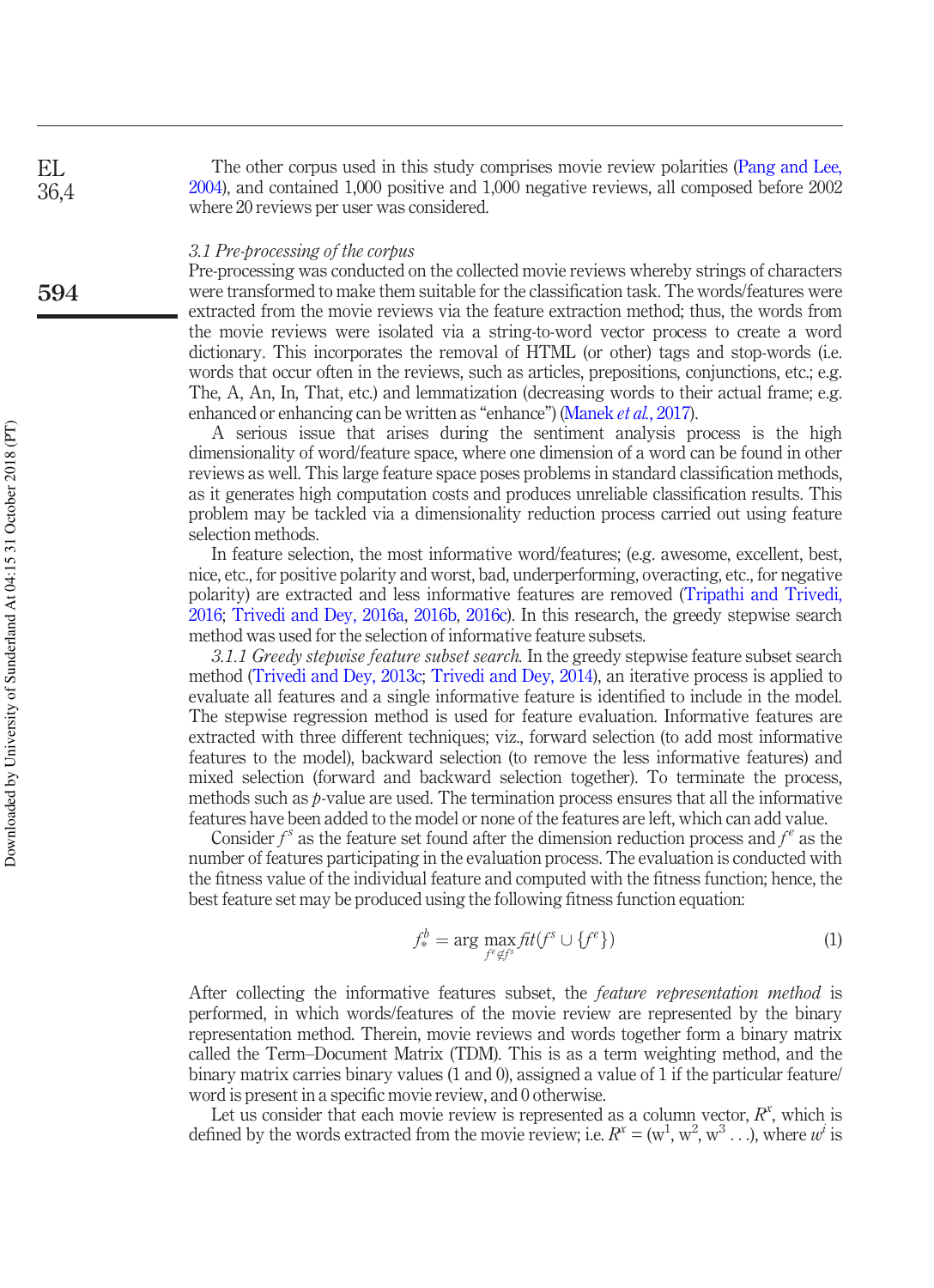termed as the  $i^{th}$  word/feature of the movie review,  $r^x$  (Kjersti and Eikvil, 1999). The combination of all movie review documents and words form an  $M \times N$  matrix, where  $<sub>M</sub>$  represents the number of distinct features and N represents the number of movie review</sub> instances. Table I represents the term-document relationship as an  $a^{ij}$  matrix, defined as the degree of relationship between term  $_i$  and instance  $_j$ .

#### 3.2 Proposed probabilistic committee selection mechanism

3.2.1 Probabilistic classifiers. The Bayesian classifier method (Trivedi and Dey, 2013b) was proposed by Lewis (1998). He defined this term as the likelihood of a document being perceived by a vector of words falling into a specific class. This likelihood is calculated using the Bayes hypothesis:

$$
P\left(\frac{c_i}{r_j}\right) = \frac{P(c_i)^* P\left(\frac{r_j}{c_i}\right)}{P(r_j)}
$$
\n(2)

 $\lambda$ 

where,  $P(r_j)$  symbolizes the probability of arbitrarily selected reviews being represented by the review document vector  $r_j$ , and  $P(c_i)$  is the probability of arbitrarily selected review document  $r_j$  falling into a particular class  $c_i$ . This classification method is usually known as Bayesian Classification.

The Bayesian method is popular, but is seen as challenging in the case of a highdimensional data vector,  $r_j$ . This challenge can be tackled using the assumption that any two arbitrarily selected coordinates of review document vector  $r_j$  (tokens) are kept independent of one another. This assumption is well described by the equation:

$$
P\left(\frac{r_j}{c_i}\right) = \prod_{l=1}^n P\left(\frac{w_j^l}{c_i}\right) \tag{3}
$$

This presumption is taken by the classifier referred to as Naïve Bayes (NB).

3.2.2 Probabilistic committee selection classifier. In the PCC method, a classifier committee is developed wherein a number of classifiers are selected as members, and another classifier is selected as the president of the committee. Such a multilevel classification committee is known to comprise "stacking" (Wolpert, 1992; Sakkis et al., 2001; Trivedi and Dey, 2016c). Each fresh movie review is first classified by the members of the committee. Further, the committee president receives the output of the committee members and selects the best one. The final classification decision is made by considering the individual members' decisions together with the president's decision. The benefit of this

|                | Word#1                                  | Word#2                                      | Word#3                                  |   |                           |
|----------------|-----------------------------------------|---------------------------------------------|-----------------------------------------|---|---------------------------|
| Movie Review#1 | $W^{11}$ (1 = present.<br>$0 =$ absent) | $W^{\geq 1}$ (1 = present,<br>$0 =$ absent) | $W^{31}$ (1 = present,<br>$0 =$ absent) | . |                           |
| Movie Review#2 | $W^{12}$ (1 = present.<br>$0 =$ absent) | $W^{22}$ (1 = present.<br>$0 =$ absent)     | $W^{32}$ (1 = present,<br>$0 =$ absent) |   |                           |
| Movie Review#3 | $W^{13}$ (1 = present.<br>$0 = absent$  | $W^{23}$ (1 = present.<br>$0 = absent$      | $W^{33}$ (1 = present,<br>$0 =$ absent) |   | Table I.<br>Term-document |
|                |                                         |                                             |                                         |   | binary representation     |

595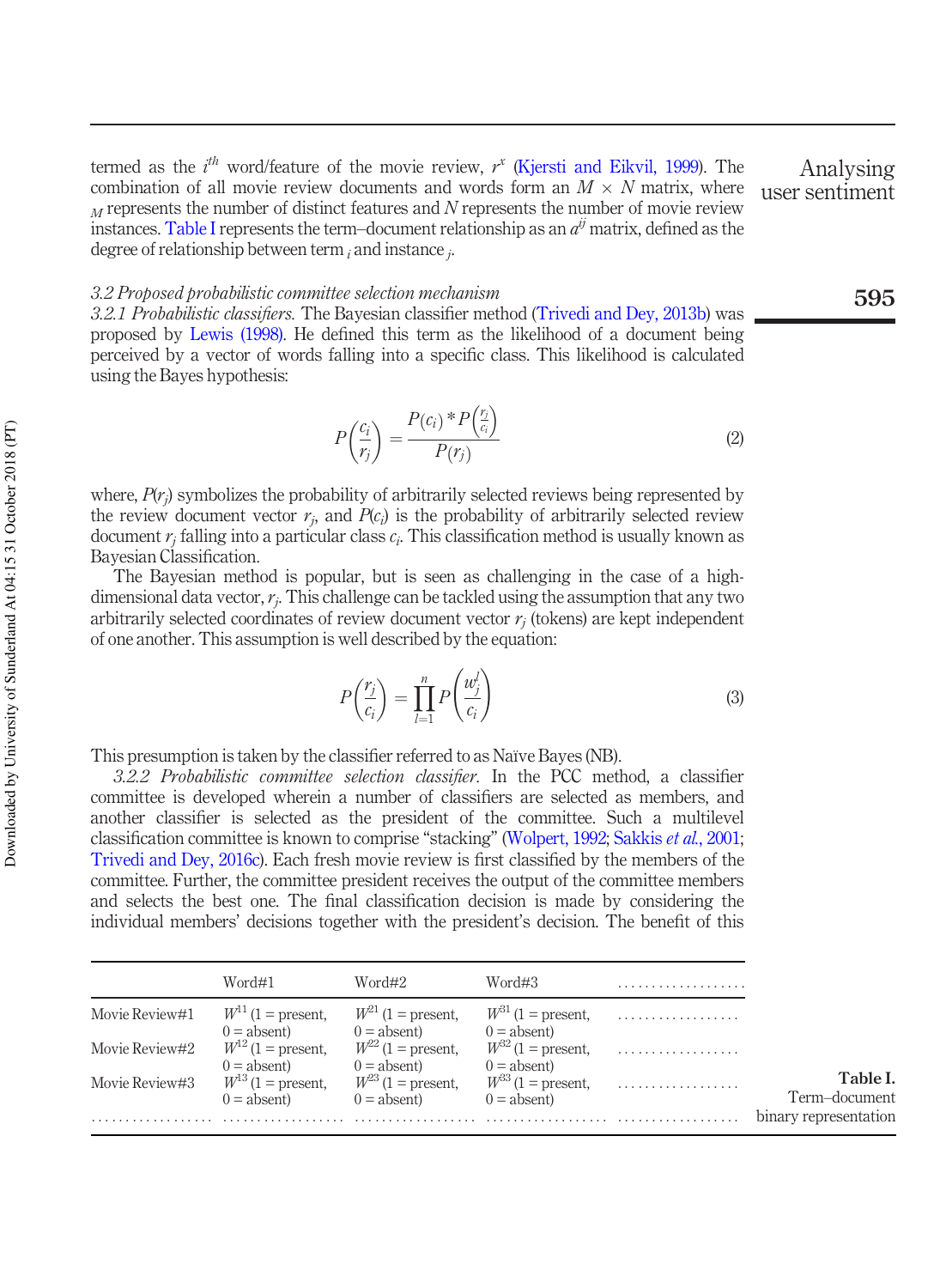method is that, though members often do make mistakes (i.e. misclassification), the final decision of the committee is rarely incorrect (i.e. misclassifications are far rarer).

In this research, a novel PCC method (Figure 1) has been developed, wherein probabilistic classifiers – i.e. a Bayesian classifier and NB – are considered as members of the committee and NB is taken as the president of the committee.

#### 3.3 Other machine learning classifiers

In this study, the proposed PCC model is compared with other popular ML classifiers, viz. Bayesian, NB, SVM, Decision Tree (J48) and RF. The rationale for comparing the proposed classifier with the other classifiers is derived from their popularity in the literature, as they have been tested in various text mining application domains. The ideas behind the selected state-of-the-art algorithms are quite different from one another, but each has been shown to be effective in the literature on text mining and natural language processing, as mentioned in Section 2, which also describes the algorithms.

3.3.1 Support vector machine. In the ML research, SVM has been found to be a promising and popular in classification research (Joachims, 1998, Moraes et al., 2013; Trivedi and Dey, 2013a). SVM identifies a hyper-plane to separate two classes (such as positive and negative reviews) by maximizing the margin between them. This margin is computed via support vectors, where one is developed on each side of the hyper-plane. The main issue with SVM is that it is time-consuming because of the large number of training instances, which make it impractical for considering large-scale review corpora. SVM has generally been used in classification and sentiment analysis research.

The basic assumption behind SVM pertains to separating the classes (i.e. positive and negative) using the maximum margin produced by the hyper-plane. Consider a training sample,  $X = \{x_i, y_i\}$ , where  $x_i \in R_n$  and  $y_i \in \{+1, -1\}$ , termed as the specific class of the  $i^{th}$ training sample. In this study,  $_{+1}$  indicates positive reviews and  $_{-1}$  negative reviews. The final output of the classifier is denoted via the equation:

$$
y = wx - b \tag{4}
$$

Where y is the final output of the classifier,  $w$  is termed as the normal vector analogous to those in the feature vector, x and b is the bias parameter that is obtained via the training method. The following optimization function is considered to maximize the separation between classes:



EL 36,4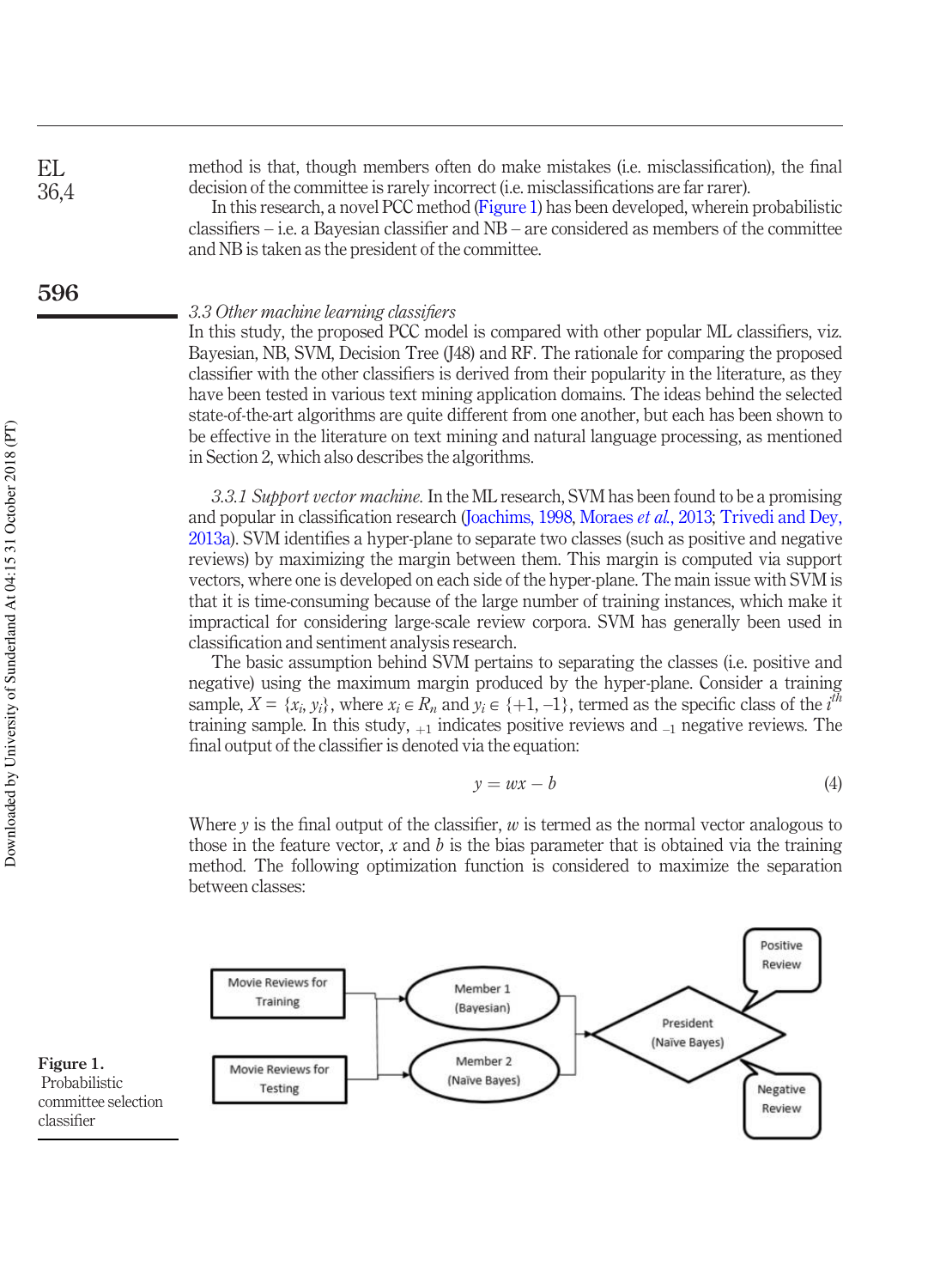Minimize 
$$
\frac{1}{2} ||w||^2
$$
 (5) Analysising user sentiment

subject to  $y_i(w \cdot x - b) \geq 1$ ,  $\forall i$  (6)

In a few circumstances, the SVM classifier is unable to recognize a linear hyper-plane to separate the input instances into particular classes. This issue is tackled by changing the high-dimensional input instances by incorporating nonlinear transformation functions. This procedure isolates the information in such a way that a linear separable plane can be discovered in the transformed space. On the other hand, the high dimensions of the feature space make computation of the inner product of two transformed vectors practically unfeasible. To tackle this problem, "kernel functions" are involved and are used in place of the inner product of two transformed data vectors in the feature space. For viable operations, the computational effort is reduced via the appropriate use of kernel functions.

Appropriate selection of a kernel function is important for unique applications of SVMbased classification. A good choice of kernel function accords learning potential to SVM. A variety of kernel functions have been discussed in the literature. Our research incorporates a normalized polynomial kernel for the most accurate evaluation of SVM (Trivedi and Dey, 2016).

3.3.2 Decision tree (148). Decision trees (Trivedi and Dey, 2016; Carreras and Màrquez, 2001) have likewise been broadly tested in the exploration of grouping. A decision tree builds some perception about examples to draw a classification choice. In preparation, it sets aside one perception as an opportunity to part the information. It picks the request to look at perceptions.

A basic decision tree classifier depends on C4.5 algorithms, which pick the most informative features from the feature subset. The features are preferred by normalizing the data (i.e. entropy distinction). This procedure is applied after assuming some base cases:

- (1) If the entire example of the rundown has a place with a comparable classification, it creates a leaf hub in the choice tree for selecting that class.
- (2) If none of the components can offer data pick up, it assembles a choice hub that is higher up on the tree via normal estimation of the class.
- (3) If the illustration originates from a prior untouched class, it again makes a choice hub that is higher up the tree via normal estimation of the class.

#### Algorithm for C4.5

- (1) Verify the above base cases.
- (2) For each feature  $x^i$ , observe normalized information gain.
- (3) For the best feature  $x_b^i$  (with higher normalized gain), produce a decision node that splits on  $x_b^i$ .
- (4) Repeat the above steps on the sublists generated from splitting on  $x_b^i$ .

In this paper, three different kinds of decision tree classifiers are considered.

3.3.3 Random Forest. This method (Trivedi and Dey, 2013d) takes the concept of an ensemble of classifiers, where it combines the decision of several weak classifiers to produce the appropriate classification results. Similarly, RF combines decision trees to generate the highest classification accuracy. A bagging concept is used for an ensemble of weak decision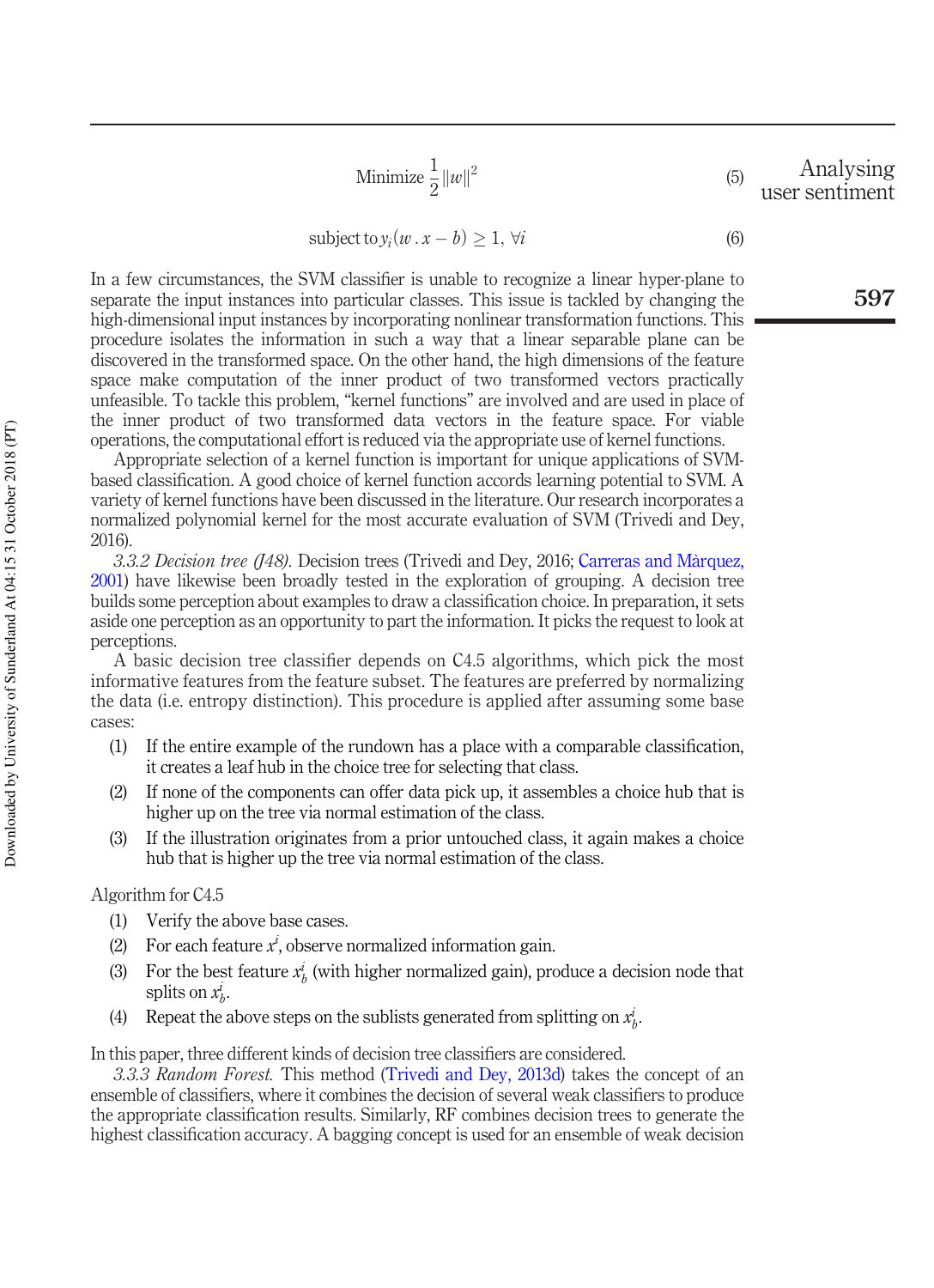tree classifiers, and works by altering the data samples and creating a number of weak decision tree classifiers that are trained with the small subset of the data sample and selected features. EL 36,4

Algorithm for RF

Given:  $n^T$  = training examples,  $x^i$  = all selected features,  $x^e$  = selected features for ensembles,  $m^i$  = number of all member classifiers for ensemble.

Produce RF for m<sup>i</sup> weak decision tree classifiers

- For  $m^i$  iterations:
- $\bullet$  Do,
- Bagging: take sample  $n\tau$  with replacement instances from entire training set.
- Random feature selection: Grow decision tree without pruning. At each step, select informative features by incorporating  $x^e$  arbitrary selected features and computing the Gini index.

#### Classification:

• Use text set for  $m<sup>i</sup>$  decision trees initiating from the root node. Assign a specific category with respect to the leaf node. Combining the individual decisions of weak classifiers by majority voting to produce the most accurate and strong classifier.

#### 3.3 Experiment and evaluation setup

The proposed classification models and related classifiers were constructed and tested in a JAVA-based software environment and the simulation graphs were obtained from the use of MATLAB 8. All experiments were completed using a computer with Windows 7, 4 GB RAM and Intel CORE i7 processor.

The credibility of the proposed classifier was tested and compared with the other popular ML classifiers via the use of different metrics. In this study, four measures were used: F-value, false positive rate, receiver operating characteristic (ROC) curve and training time.

The simplest measure by which to test the performance of classifiers is the classification accuracy, which is explained as the percentage of correctly classified instances. The shortcoming of this metric is its failure to distinguish between false positive and false negatives. To tackle this issue, the F-value is used; that is, the harmonic sum of precision (i.e. the fraction of retrieved reviews that are relevant) and recall (the fraction of relevant reviews that are retrieved) and considered as a good measure to evaluate classification performance.

Misclassification is a serious problem in a classifier, especially when a positive review is misclassified as negative, which creates confusion in the minds of users about the product or service (in this study, movie reviews). To analyse the misclassification rate, the false positive (FP) rate is considered. The FP rate reveals the rate of reviews misclassified as positive. For the classifier to qualify as robust and accurate, this value should be as low as possible.

A robust classifier is not decided only by detecting how accurate it is, but also how fast. For cost-sensitive evaluation, training and testing time are also used in this study to check the speed of the classifier during training and testing. These metrics were incorporated to check the rapid installation and training capability of the classification model.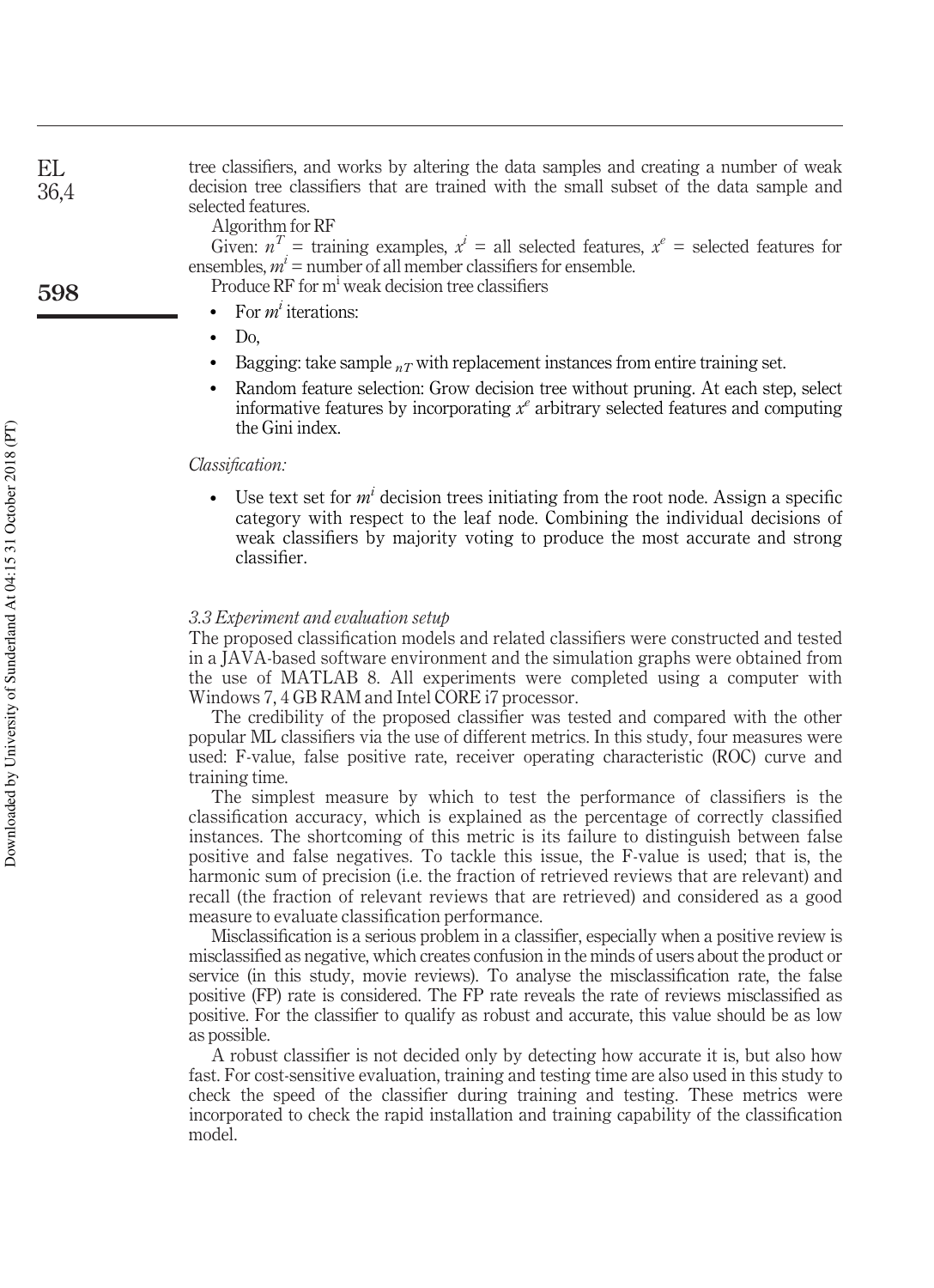#### 4. Results and analysis

After pre-processing, TDM metrics were constructed to train and test the proposed and comparison classifiers. The entire movie review corpus was split randomly into two parts, where 66 per cent of instances were used for training and the remaining 34 per cent for testing the classification models. The results and analyses are discussed in five parts, considering different metrics: F-value, FP rate, ROC, training time and all the metrics taken together.

#### 4.1 Analysis of F-Value

Tables II and III and Figure 2 demonstrate the test results for the F-value on the Indian Movie Review corpus and the Movie Review Polarity corpus. The PCC was one of the most promising of the classifiers used for the testing, with the highest F-value (88.5). However, the F-value for the Bayesian (88.4) and SVM (88.1) classifiers were found to be comparable with the PCC, with a highly similar F-value. The F-values for other three classifiers were also acceptable, with the NB (87.9) classifier in the middle and RF (85.7) and J48 (82.5) having the poorest performance.

When the same classifiers were tested on the Movie Review Polarity corpus (Table III and Figure 2), the F-values strongly supported the tests conducted on the Indian Movie Review corpus. Again, the PCC had the highest F-value (78.5 per cent), followed by SVM and NB (77.9 per cent). The F-values for the remaining classifiers, RF, Bayesian and J48, were satisfactory (77.1 per cent, 74.4 per cent and 69.9 per cent respectively). J48 was again the poorest performer for this data set.

#### 4.2 Analysis of false positive rate

Tables II and III and Figure 3 demonstrate the results for the FP rate (in per cent) for all classifiers tested on the Indian Movie Review and Movie Review Polarity corpora. The best FP rate amongst all classifiers was found for the PPC (with an 11.5 per cent FP rate). The Bayesian classifier depicted similar results (11.6 per cent), followed by SVM (11.9 per cent) and NB (12.1 per cent). RF (14.3 per cent) and J48 (17.5 per cent) showed the highest FP rate.

For the Movie Review Polarity corpus, the results for the ML classifiers support those for the Indian Movie Review corpus. The FP rates for NB and the proposed PCC are comparable (20.1 per cent for NB and 21.4 per cent for PCC). The results for SVM and RF are also good, at 22.1 per cent and 22.9 per cent, respectively.

#### 4.3 Analysis of receiver operating characteristic

Tables II and III and Figure 4 show the results for the ROC area for all classifiers tested using the Indian Movie Review and Movie Review Polarity corpora. The PCC scored the highest in this regard (95 per cent for Indian Movie Review and 86.4 per cent for Movie Review Polarity) when compared with the other classifiers used in the study. However, the Bayesian classifier and NB classifier also yielded good ROC area coverage (94.9 per cent and 83.5 per cent for Bayesian and 94.7 per cent and 88.0 per cent for NB, for the Indian Movie Review corpus and Movie Review Polarity corpus, respectively). This was followed by RF (92.9 per cent, 83.6 per cent), J48 (88.3 per cent, 74.4 per cent) and finally SVM (88.1 per cent, 77.9 per cent).

#### 4.4 Analysis of training time

Tables II and III and Figure 5 show the results for training time taken by each respective classifier. The results clearly depict that among all the classifiers, NB and Bayesian performed best (with 0.09 s and 0.22 s for NB and 0.19 s and 0.19 s for Bayesian, for the Indian Movie Review corpus and the Movie Review Polarity corpus, respectively). SVM and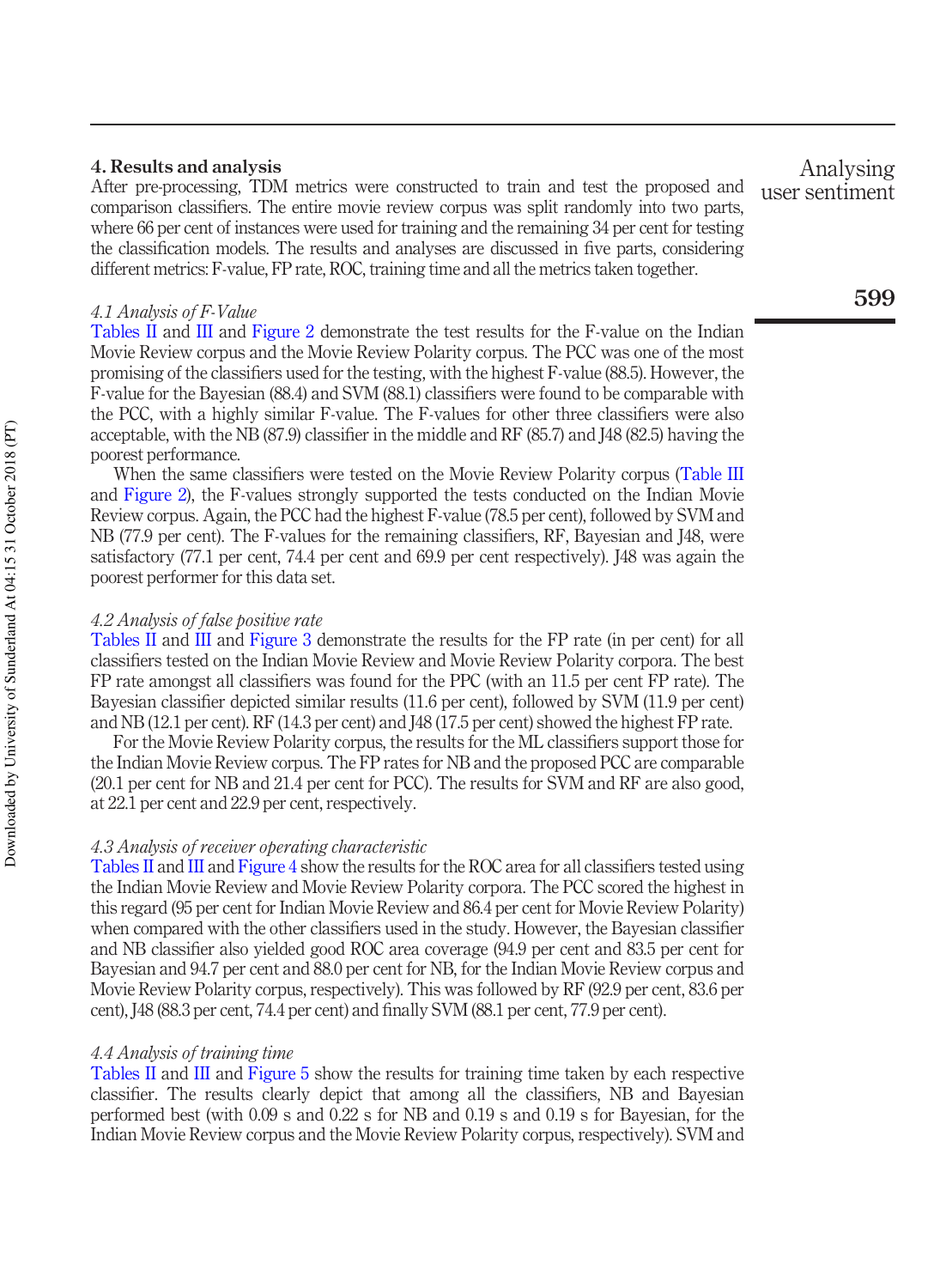RF took up a lot of time for training (12.81 s, 12.64 s for SVM; 12.83 s, 14.63 s for RF). Training time of PCC was slightly high (2.63 s and 2.58 s for both data sets, respectively) from Bayesian, Naïve Bayes and J48 but less than SVM and RF. EL 36,4

#### 4.5 Analysis of all metrics

600

After considering all the evaluation metrics and ML classifier results, our proposed PCC can be said to have performed satisfactorily. In terms of performance accuracy, ROC curve and

|                                                                                               | Machine learning classifiers                                                                                         | $F-value$ (%)                                | $FP$ rate $\left(\frac{9}{6}\right)$         | ROC area $\binom{0}{0}$                      | Training time (s)                              |
|-----------------------------------------------------------------------------------------------|----------------------------------------------------------------------------------------------------------------------|----------------------------------------------|----------------------------------------------|----------------------------------------------|------------------------------------------------|
| Table II.<br>Results for proposed<br>PCC and other ML<br>classifiers (Indian<br>Movie Review) | Indian Movie Review<br>Bayesian<br>Naïve Bayes<br>J48<br>Random Forest<br><b>SVM</b><br>Proposed committee selection | 88.4<br>87.9<br>82.5<br>85.7<br>88.1<br>88.5 | 11.6<br>12.1<br>17.5<br>14.3<br>11.9<br>11.5 | 94.9<br>94.7<br>88.3<br>92.9<br>88.1<br>95.0 | 0.19<br>0.09<br>1.59<br>12.81<br>12.83<br>2.63 |
|                                                                                               |                                                                                                                      |                                              |                                              |                                              |                                                |

|                                                                                                   | Machine learning classifiers                                                                                                  | F-value $(\% )$                              | FP rate $(\% )$                              | ROC area $\binom{0}{0}$                      | Training time (s)                              |
|---------------------------------------------------------------------------------------------------|-------------------------------------------------------------------------------------------------------------------------------|----------------------------------------------|----------------------------------------------|----------------------------------------------|------------------------------------------------|
| Table III.<br>Results for proposed<br>PCC and other ML<br>classifiers (Movie)<br>Review Polarity) | Movie Review Polarity<br>Bayesian<br>Naïve Bayes<br><b>I48</b><br>Random Forest<br><b>SVM</b><br>Proposed committee selection | 74.4<br>77.9<br>69.9<br>77.1<br>77.9<br>78.5 | 25.6<br>20.1<br>30.1<br>22.9<br>22.1<br>21.4 | 83.5<br>88.0<br>74.2<br>83.6<br>77.9<br>86.4 | 0.19<br>0.22<br>1.83<br>12.64<br>14.63<br>2.58 |



Figure 2. F-values of proposed PCC and other ML classifiers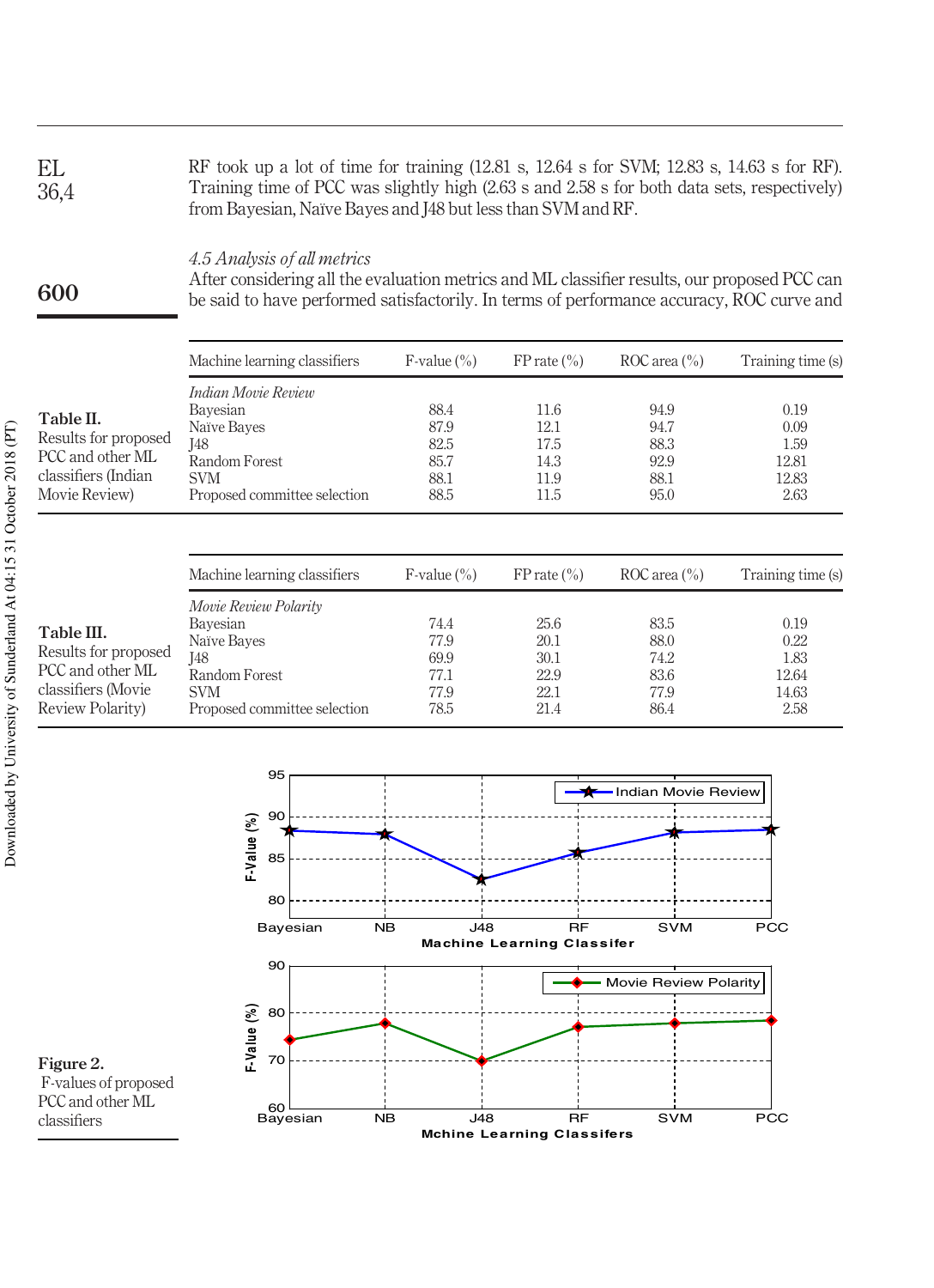



Figure 3.

601

Analysing

PCC and other ML classifiers

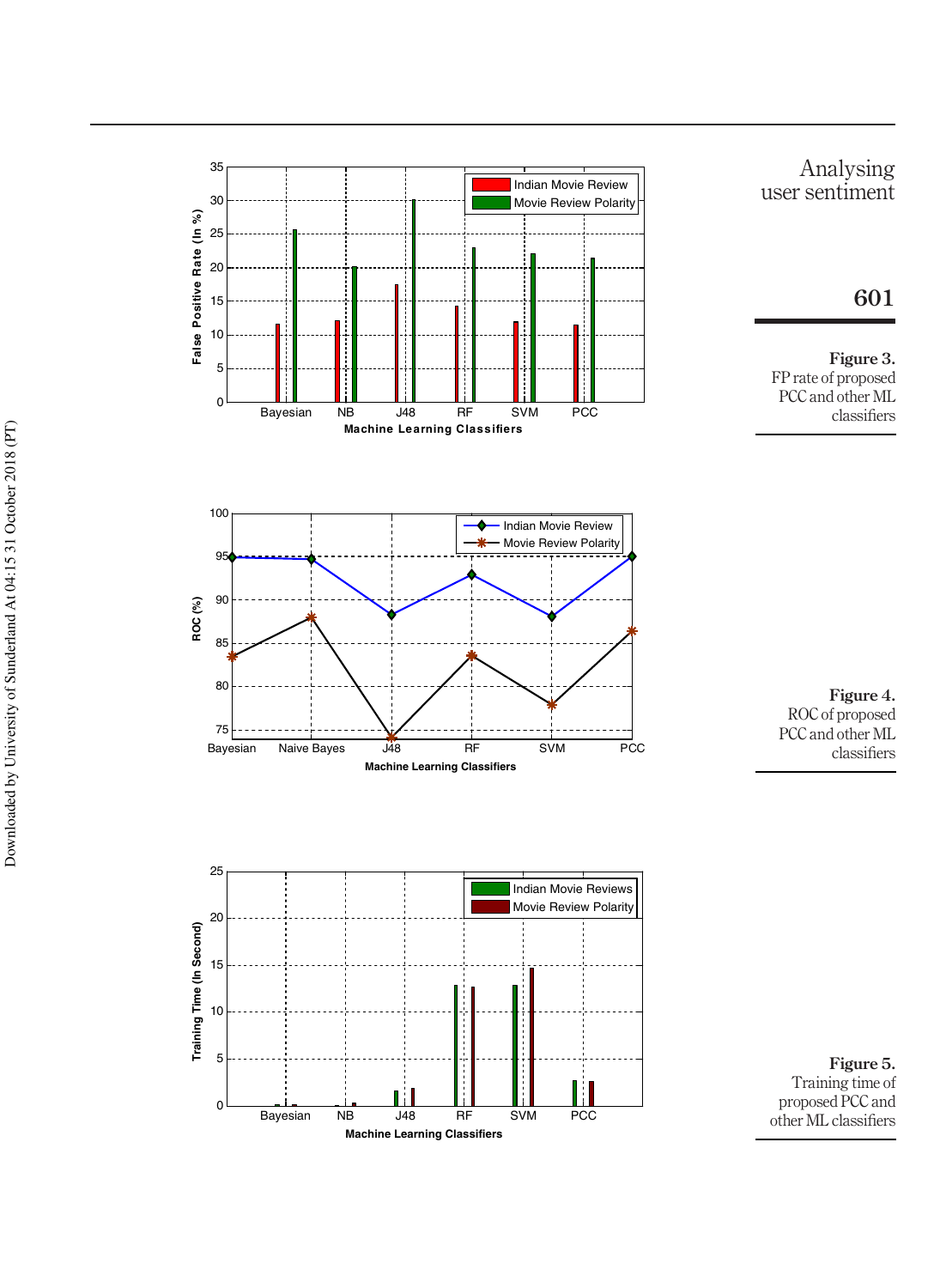misclassification rate, the PCC was shown to be the best of the classifiers tested in this research. However, this classifier had an average training time. The training time of the proposed classifier is slightly high because it uses a committee of multiple classifiers to combine individual decisions. However, this metric can be ignored when measuring the strength of the proposed classifier because once the classifier has been trained, training time is not a significant issue.

#### 5. Discussion

After analysing the results of this study, the PCC was found to perform well when compared to the other state-of-the-art classifiers tested and compared in this study. Sometimes ML classifiers make mistakes during training time and misjudge new instance categories. A committee selection mechanism is used to yield a better-trained classifier, where multiple classifier members participate in decision-making and the president classifier makes a final classification decision. Such multiple learning provides a better understanding of the training samples to the president and hence the likelihood of misclassification is reduced. The proposed PCC uses such a committee selection concept, and was found to perform well in terms of accuracy, ROC, reducing the misclassification rate, but with moderate speed of training.

All the classifiers considered in this study were tested using features selected from Indian Movie Review and Movie Review Polarity corpora, where the former was considered the primary corpus in this study. Results from this corpus show that the proposed PCC is comparable to Bayesian methods in classification tasks, where the performance of PCC is slightly higher than that of Bayesian. To validate these results, the same classifiers were again tested using features selected from the Movie Review Polarity corpus; the results again strongly supported the proposed classifier, with accurate movie review predictions. On the other hand, SVM and RF were found to perform well in terms of F-value, FP rate and ROC, though they underperformed in terms of training time. The training times for SVM and RF were very similar. The decision tree classifier was found to be the worst in this study on all measurement dimensions.

The proposed PCC model does have room for improvement, because it lacks the capacity to extract implicit aspects (Lal and Asnani, 2014). In addition, because of a lack of consideration of informal opinion carriers, such as emoticons and slang (Gamon et al., 2005), during pre-processing, classification accuracy may have been affected. The proposed model is also unable to consider multiple aspects and associated sentiments present in a single sentence. For example, in the sentence "The food was very good, but it took over half an hour to be seated, and the service was terrible", "Food" and "Restaurant's ambience and services" are two different aspects, and "Good" and "Terrible" are the two different opinions expressed for these two aspects, respectively.

#### 6. Conclusion

In this research, a novel approach to identifying the sentiment polarity of movie reviews was proposed using committee selection of probabilistic classifiers to construct an optimal sentiment classification model. The greedy stepwise method was used to select the most informative features. The proposed method was tested and compared with other popular ML models, including Bayesian, NB, J48, SVM and RF, and achieved a maximum accuracy of 88.5 per cent and 78.5 per cent for the Indian Movie Review corpus and Movie Review Polarity corpus, respectively, using a 66-34 per cent data split. The proposed classifier was also found to perform well in reducing the misclassification rate, where low FP rates, of 11.5 per cent and 21.4 per cent, were identified for the respective corpora. The

EL 36,4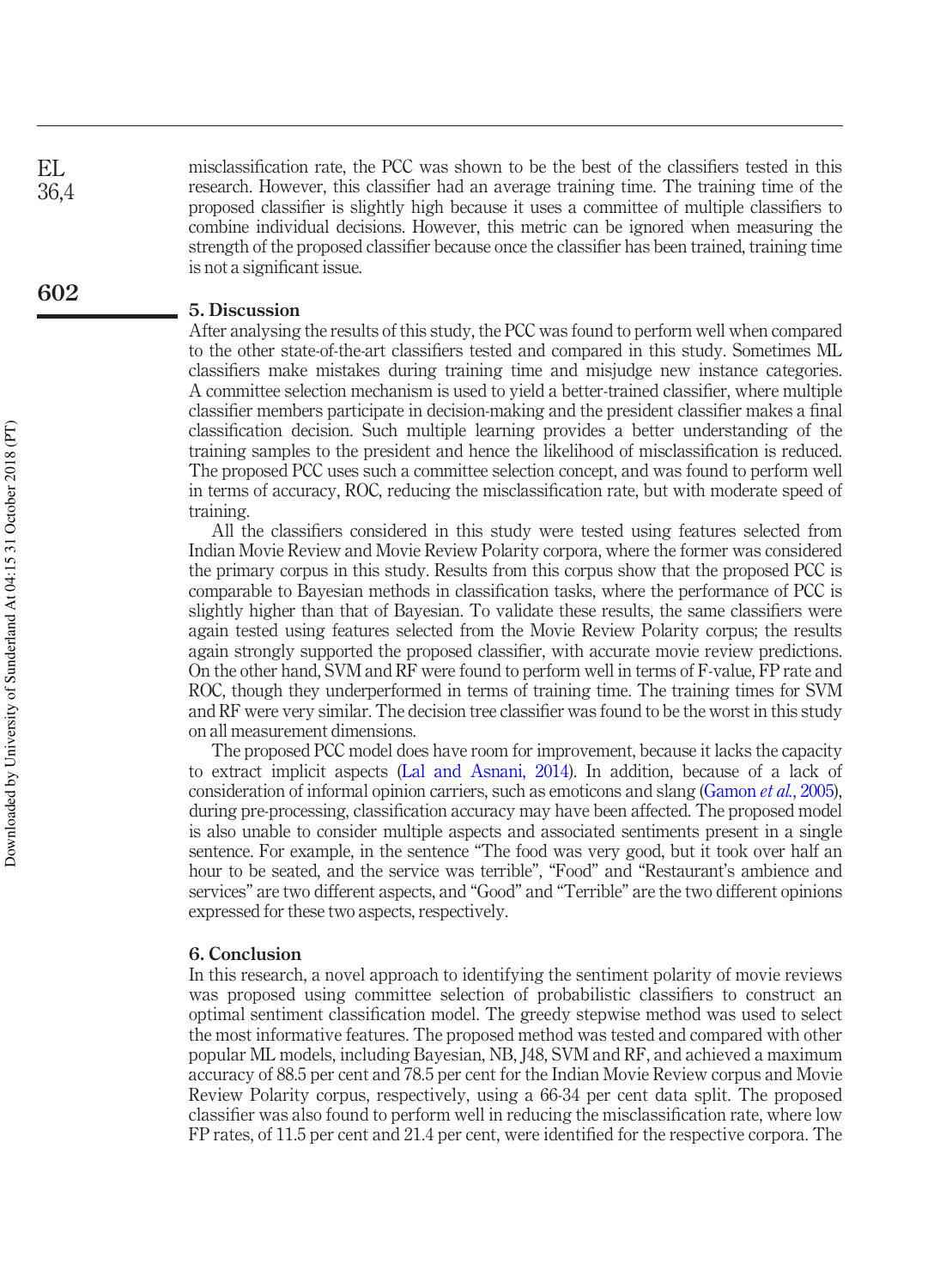value of the ROC curve for the PCC was found to be the highest amongst all other classifiers tested in this study. However, the training time for the proposed classifier was found to be slightly high.

Because this research did not consider implicit aspects, future studies may extend this work by extracting implicit aspects of users. The features information may also be improved by considering opinion carriers, such as emoticons and slang, during preprocessing. More efficient post-processing methods using different feature extraction approaches may also be incorporated to enhance accuracy and minimize the FP rate. In future, multiple aspects, and the associated sentiments of the word, may be captured in the analysis stage. The model could be validated using different corpora and  $n$ -fold crossvalidation processes. Some other ML classifiers and feature-selection methods could also be used to compare with our proposed model. Further, the proposed model may be tested using reviews in different languages, because in the present scenario only the English language was studied.

This study proposes a better aspect-based probability committee selection sentiment analysis model for Indian movie reviews. Various enterprises may use such a model to analyse and summarize the sentiments regarding their products and services and thereby improve customer relationships, which can enhance their position in the competitive market. In addition, the proposed sentiment classifier may be used in diverse applications, such as blog mining, spam classification and other areas of text mining.

#### Note

1. www.imdb.com

#### References

- Abbasi, A., Chen, H. and Salem, A. (2008), "Sentiment analysis in multiple languages: feature selection for opinion classification in web forums", ACM Transactions on Information Systems (Systems), Vol. 26 No. 3, p. 12.
- Aue, A. and Gamon, M. (2005), "Customizing sentiment classifiers to new domains: a case study", Proceedings of Recent Advances in Natural Language Processing (RANLP), September, Vol. 1 No. 3.1, pp. 1-2.
- Boiy, E., Hens, P., Deschacht, K. and Moens, M.F. (2007), "Automatic sentiment analysis in on-line text", ELPUB Digital Library, pp. 349-360, available at: https://elpub.architexturez.net/doc/oai-elpubid-138-elpub2007
- Carreras, X. and Màrquez, L. (2001), "Boosting trees for clause splitting", Proceedings CoNLL-2001 Shared Task, Toulouse, Association for Computational Linguistics Stroudsburg, PA.
- Dave, K., Lawrence, S. and Pennock, D.M. (2003), "Mining the peanut gallery: opinion extraction and semantic classification of product reviews", Proceedings of the 12th international conference on World Wide Web, ACM, pp. 519-528, available at: www.kushaldave.com/p451-dave.pdf
- Fersini, E., Messina, E. and Pozzi, F.A. (2014), "Sentiment analysis: Bayesian ensemble learning", Decision Support Systems, Vol. 68 No. 16, pp. 26-38.
- Gamon, M., Aue, A., Corston-Oliver, S. and Ringger, E. (2005), "Pulse: mining customer opinions from free text", Lecture Notes in Computer Science, Vol. 3646, pp. 121-132.
- Gamon, M. (2004), "Sentiment classification on customer feedback data: noisy data, large feature vectors, and the role of linguistic analysis", Proceedings of the 20th international conference on Computational Linguistics, Association for Computational Linguistics, p. 841, available at: https://dl.acm.org/citation.cfm?id=1220476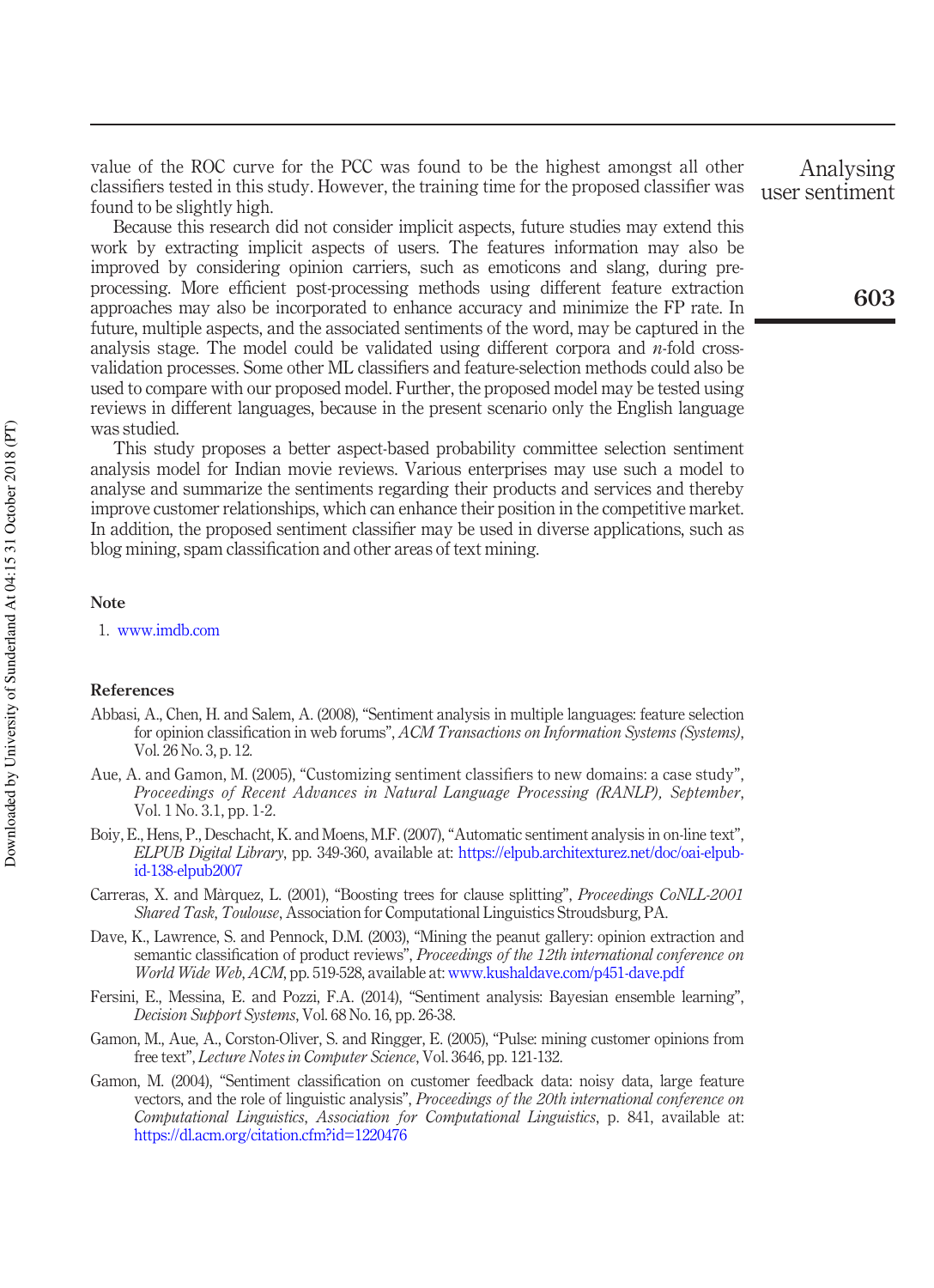| EL   | Htay, S.S. and Lynn, K.T. (2013), "Extracting product features and opinion words using pattern                                                                                                                                                             |
|------|------------------------------------------------------------------------------------------------------------------------------------------------------------------------------------------------------------------------------------------------------------|
| 36,4 | knowledge in customer reviews", <i>The Scientific World Journal</i> , Vol. 2013.                                                                                                                                                                           |
|      | Joachims, T. (1998), Text Categorization with Support Vector Machines: Learning with Many Relevant<br>Features, Springer Berlin Heidelberg, pp. 137-142, available at: https://link.springer.com/<br>chapter/10.1007/BFb0026683                            |
| 604  | Kang, D. and Park, Y. (2014), "Review-based measurement of customer satisfaction in mobile service:<br>Sentiment analysis and VIKOR approach", <i>Expert Systems with Applications</i> , Vol. 41 No. 4,<br>pp. 1041-1050.                                  |
|      | Kang, H., Yoo, S.J. and Han, D. (2012), "Senti-lexicon and improved Naïve Bayes algorithms for<br>sentiment analysis of restaurant reviews", <i>Expert Systems with Applications</i> , Vol. 39 No. 5,<br>pp. 6000-6010.                                    |
|      | Kennedy, A. and Inkpen, D. (2006), "Sentiment classification of movie reviews using contextual valence<br>shifters", Computational Intelligence, Vol. 22 No. 2, pp. 110-125.                                                                               |
|      | Khadjeh Nassirtoussi, A., Aghabozorgi, S., Ying Wah, T. and Ngo, D.C.L. (2015), "Text mining of news-<br>headlines for FOREX market prediction", <i>Expert Systems with Applications: An International</i><br><i>Journal</i> , Vol. 42 No. 1, pp. 306-324. |
|      | Khan, K., Baharudin, B. and Khan, A. (2014), "Identifying product features from customer reviews<br>using hybrid patterns", <i>Int. Arab J. Inf. Technol</i> , Vol. 11 No. 3, pp. 281-286.                                                                 |
|      | Kjersti, A. and Eikvil, L. (1999), <i>Text Categorisation: A Survey</i> , Norwegian Computing Center, NR,<br>p. 941, available at: www.nr.no/%7Eeikvil/tm_survey.pdf                                                                                       |
|      | Kontopoulos, E., Berberidis, C., Dergiades, T. and Bassiliades, N. (2013), "Ontology-based sentiment<br>analysis of twitter posts", <i>Expert Systems with Applications</i> , Vol. 40 No. 10, pp. 4065-4074.                                               |
|      | Lal, M. and Asnani, K. (2014), "Implicit aspect identification techniques for mining opinions: a survey",<br><i>International Journal of Computer Applications, Vol. 98 No. 4.</i>                                                                         |
|      | Lewis, D.D. (1998), "Naive (Bayes) at forty: the independence assumption in information<br>retrieval", In <i>Machine Learning: ECML-98</i> , Springer Berlin Heidelberg, pp. 4-15, available<br>at: https://link.springer.com/chapter/10.1007/BFb0026666   |
|      | Liu, S.M. and Chen, J.H. (2015), "A multi-label classification based approach for sentiment<br>classification", <i>Expert Systems with Applications</i> , Vol. 42 No. 3, pp. 1083-1093.                                                                    |
|      | Maharani, W., Widyantoro, D.H. and Khodra, M.L. (2015), "Aspect extraction in customer reviews<br>using syntactic pattern", <i>Procedia Computer Science</i> , Vol. 59, pp. 244-253.                                                                       |
|      | Manek, A.S., Shenoy, P.D., Mohan, M.C. and Venugopal, K.R. (2017), "Aspect term extraction for<br>sentiment analysis in large movie reviews using gini index feature selection method and SVM                                                              |

classifier", World Wide Web, Vol. 20 No. 2, pp. 135-154.

Downloaded by University of Sunderland At 04:15 31 October 2018 (PT)

Downloaded by University of Sunderland At 04:15 31 October 2018 (PT)

- Mesnil, G., Mikolov, T., Ranzato, M.A. and Bengio, Y. (2014), "Ensemble of generative and discriminative techniques for sentiment analysis of movie reviews", arXiv preprint arXiv:1412.5335.
- Moraes, R., Valiati, J.F. and Neto, W.P.G. (2013), "Document-level sentiment classification: an empirical comparison between SVM and ANN", Expert Systems with Applications, Vol. 40 No. 2, pp. 621-633.
- Mostafa, M.M. (2013), "More than words: social networks' text mining for consumer brand sentiments", Expert Systems with Applications, Vol. 40 No. 10, pp. 4241-4251.
- Nagamma, P.H.R., Pruthvi, K.K.N. and Shwetha, N.H. (2015), "An improved sentiment analysis of online movie reviews based on clustering for box-office prediction", Computing, Communication and Automation (ICCCA), 2015 International Conference on, IEEE, pp. 933-937, available at: http://ieeexplore.ieee.org/document/7148530/
- Paltoglou, G. and Thelwall, M. (2010), "A study of information retrieval weighting schemes for sentiment analysis", Proceedings of the 48th Annual Meeting of the Association for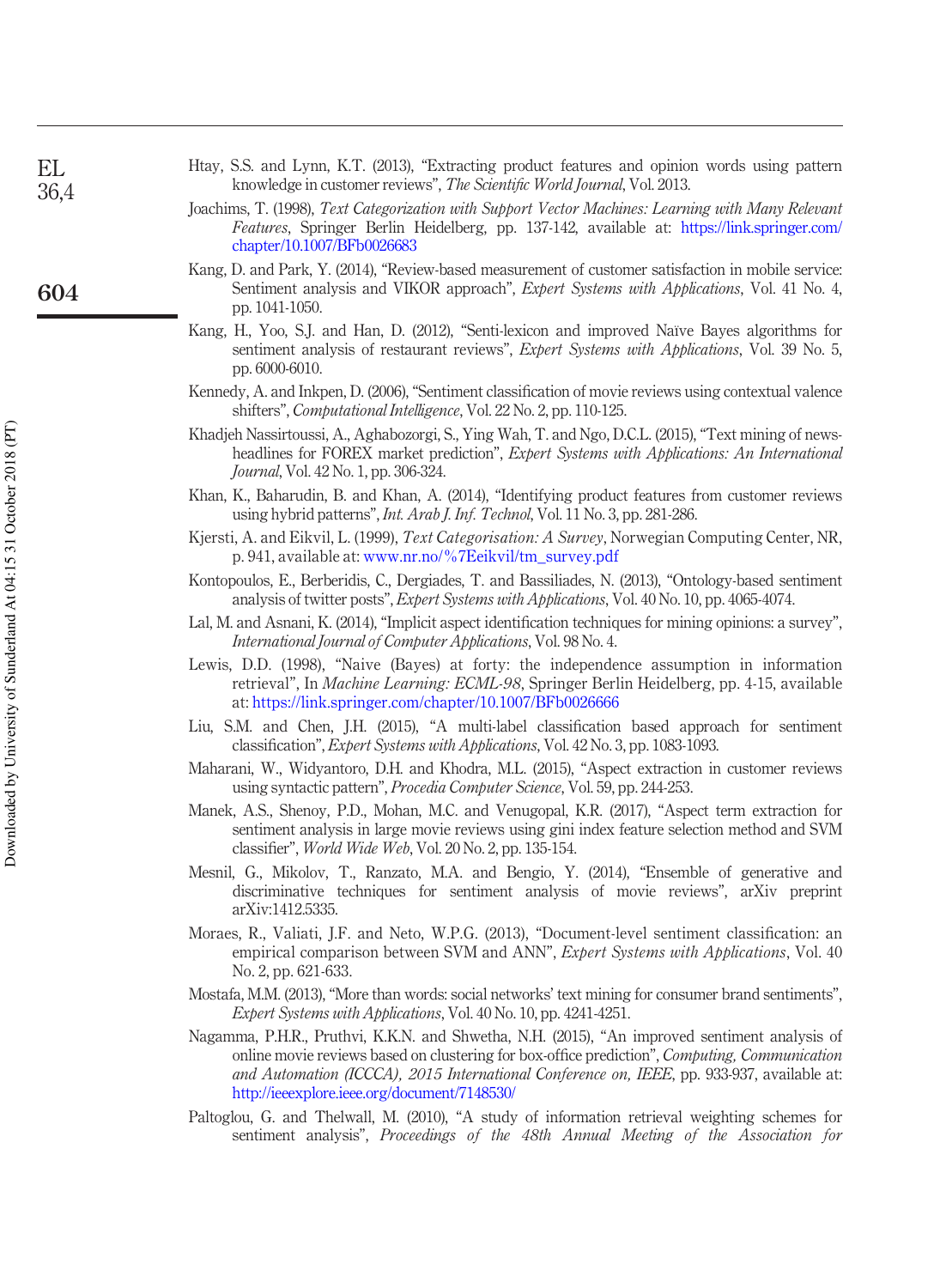Computational Linguistics, Association for Computational Linguistics, pp. 1386-1395, available at: https://dl.acm.org/citation.cfm?id=1858822

- Pang, B. and Lee, L. (2004), "A sentimental education: sentiment analysis using subjectivity summarization based on minimum cuts", Proceedings of the 42nd annual meeting on Association for Computational Linguistics, Association for Computational Linguistics, p. 271, available at: www.aclweb.org/anthology/P04-1035
- Pang, B. and Lee, L. (2008), "Opinion mining and sentiment analysis", *Foundations and Trends<sup>®</sup> in* Information Retrieval, Vol. 2 Nos 1/2, pp. 1-135.
- Pang, B., Lee, L. and Vaithyanathan, S. (2002), "Thumbs up? Sentiment classification using machine learning techniques", Proceedings of the ACL-02 conference on Empirical methods in natural language processing-Volume 10, Association for Computational Linguistics, pp. 79-86, available at: www.aclweb.org/anthology/W02-1011
- Parkhe, V. and Biswas, B. (2016), "Sentiment analysis of movie reviews: finding most important movie aspects using driving factors", Soft Computing, Vol. 20 No. 9, pp. 3373-3379.
- Rana, T.A. and Cheah, Y.N. (2016), "Exploiting sequential patterns to detect objective aspects from online reviews", Advanced Informatics: Concepts, Theory And Application (ICAICTA), 2016 International Conference On, IEEE, pp. 1-5, available at: https://ieeexplore.ieee.org/document/ 7803101/
- Sakkis, G., Androutsopoulos, I., Paliouras, G., Karkaletsis, V., Spy-ropoulos, C.D. and Stamatopoulos, P. (2001), "Stacking classifiers for anti-spam filtering of e-mail", Proceedings of Empirical Methods in Natural Language Processing, Cornell University Library, Vol. 1, pp. 44-50, available at: https:// arxiv.org/abs/cs/0106040
- Samha, A.K. Li, Y. and Zhang, J. (2014), "Aspect-based opinion extraction from customer reviews", arXiv preprint arXiv:1404.1982.
- Singh, V.K., Piryani, R., Uddin, A. and Waila, P. (2013), "Sentiment analysis of movie reviews: a new feature-based heuristic for aspect-level sentiment classification", In Automation, Computing, Communication, Control and Compressed Sensing (iMac4s), 2013 International Multi-Conference on, IEEE, pp. 712-717, available at: https://ieeexplore.ieee.org/document/6526500/
- Tripathi, A. and Trivedi, S.K. (2016), "Sentiment analyis of Indian movie review with various feature selection techniques", In Advances in Computer Applications (ICACA), IEEE International Conference on, IEEE, pp. 181-185, available at: https://ieeexplore.ieee.org/document/7887947/
- Tripathy, A., Agrawal, A. and Rath, S.K. (2016), "Classification of sentiment reviews using n-gram machine learning approach", Expert Systems with Applications, Vol. 57, pp. 117-126.
- Trivedi, S.K. (2016), "A study of machine learning classifiers for spam detection", *Computational and* Business Intelligence (ISCBI), 2016 4th International Symposium on, IEEE, pp. 176-180, available at: https://ieeexplore.ieee.org/document/7743279/
- Trivedi, S.K. and Dey, S. (2013a), "Effect of various kernels and feature selection methods on SVM performance for detecting email spams", International Journal of Computer Applications, Vol. 66 No. 21.
- Trivedi, S.K. and Dey, S. (2013b), "Interplay between probabilistic classifiers and boosting algorithms for detecting complex unsolicited emails", Journal of Advances in Computer Networks, Vol. 1 No. 2.
- Trivedi, S.K. and Dey, S. (2013c),"Effect of feature selection methods on machine learning classifiers for detecting email spams", Proceedings of the 2013 Research in Adaptive and Convergent Systems, ACM, pp. 35-40, available at: https://dl.acm.org/citation.cfm?id=2513313
- Trivedi, S.K. and Dey, S. (2013d), "An enhanced genetic programming approach for detecting unsolicited emails", Proc. 2013 IEEE 16th International Conference on Computational Science and Engineering, Australia Published by IEEE Computer Society, Sydney, 978-0-7695-5096-1/13 \$31.00 © 2013 IEEE, doi10.1109/CSE.2013.171.

Analysing user sentiment